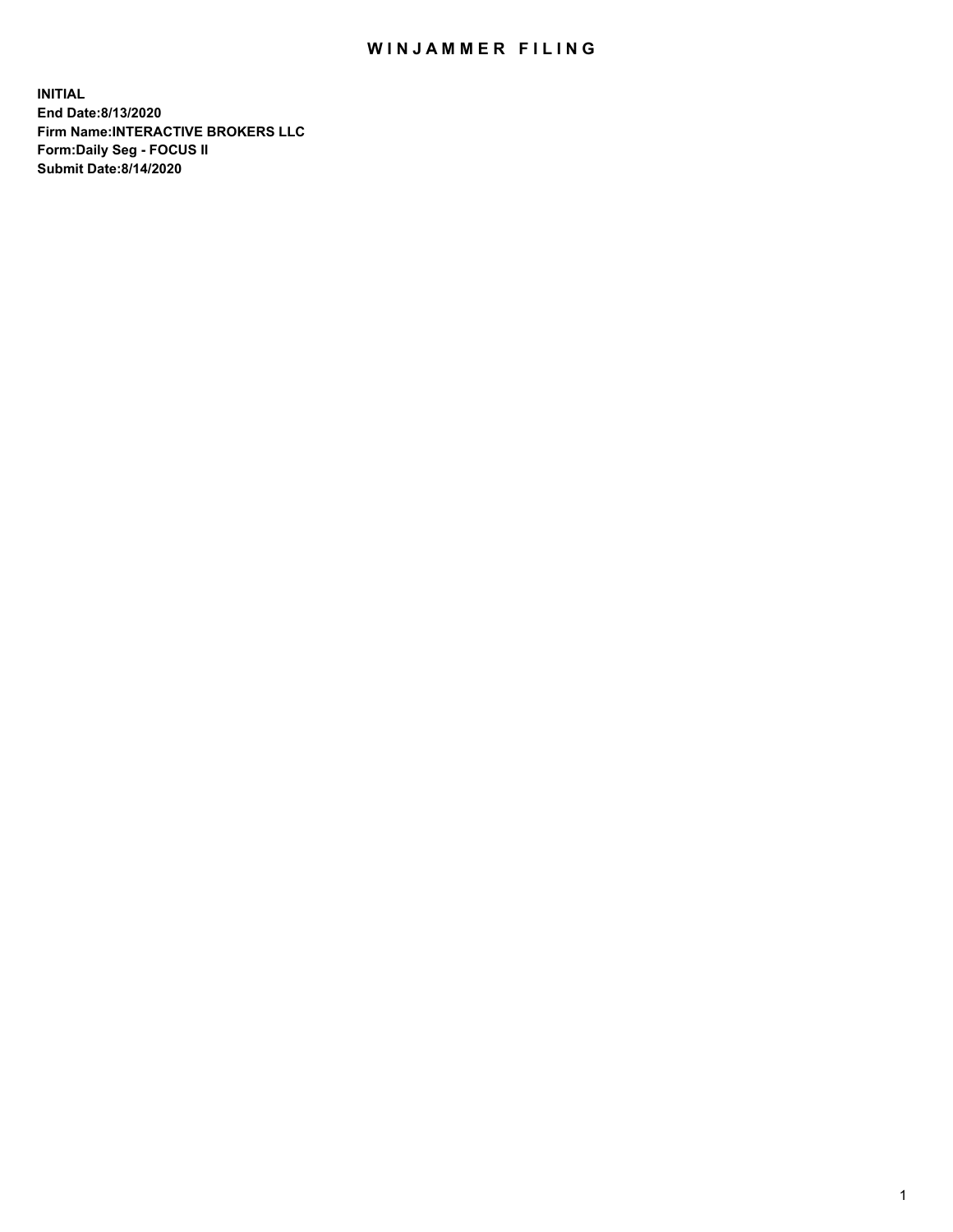**INITIAL End Date:8/13/2020 Firm Name:INTERACTIVE BROKERS LLC Form:Daily Seg - FOCUS II Submit Date:8/14/2020 Daily Segregation - Cover Page**

| Name of Company                                                                                                                                                                                                                                                                                                                | <b>INTERACTIVE BROKERS LLC</b>                                                   |
|--------------------------------------------------------------------------------------------------------------------------------------------------------------------------------------------------------------------------------------------------------------------------------------------------------------------------------|----------------------------------------------------------------------------------|
| <b>Contact Name</b>                                                                                                                                                                                                                                                                                                            | James Menicucci                                                                  |
| <b>Contact Phone Number</b>                                                                                                                                                                                                                                                                                                    | 203-618-8085                                                                     |
| <b>Contact Email Address</b>                                                                                                                                                                                                                                                                                                   | jmenicucci@interactivebrokers.c<br>om                                            |
| FCM's Customer Segregated Funds Residual Interest Target (choose one):<br>a. Minimum dollar amount: ; or<br>b. Minimum percentage of customer segregated funds required:% ; or<br>c. Dollar amount range between: and; or<br>d. Percentage range of customer segregated funds required between:% and%.                         | <u>0</u><br>$\overline{\mathbf{0}}$<br>155,000,000 245,000,000<br>0 <sub>0</sub> |
| FCM's Customer Secured Amount Funds Residual Interest Target (choose one):<br>a. Minimum dollar amount: ; or<br>b. Minimum percentage of customer secured funds required:% ; or<br>c. Dollar amount range between: and; or<br>d. Percentage range of customer secured funds required between:% and%.                           | <u>0</u><br>$\overline{\mathbf{0}}$<br>80,000,000 120,000,000<br>0 <sub>0</sub>  |
| FCM's Cleared Swaps Customer Collateral Residual Interest Target (choose one):<br>a. Minimum dollar amount: ; or<br>b. Minimum percentage of cleared swaps customer collateral required:% ; or<br>c. Dollar amount range between: and; or<br>d. Percentage range of cleared swaps customer collateral required between:% and%. | <u>0</u><br>$\underline{\mathbf{0}}$<br>0 <sub>0</sub><br>0 <sub>0</sub>         |

Attach supporting documents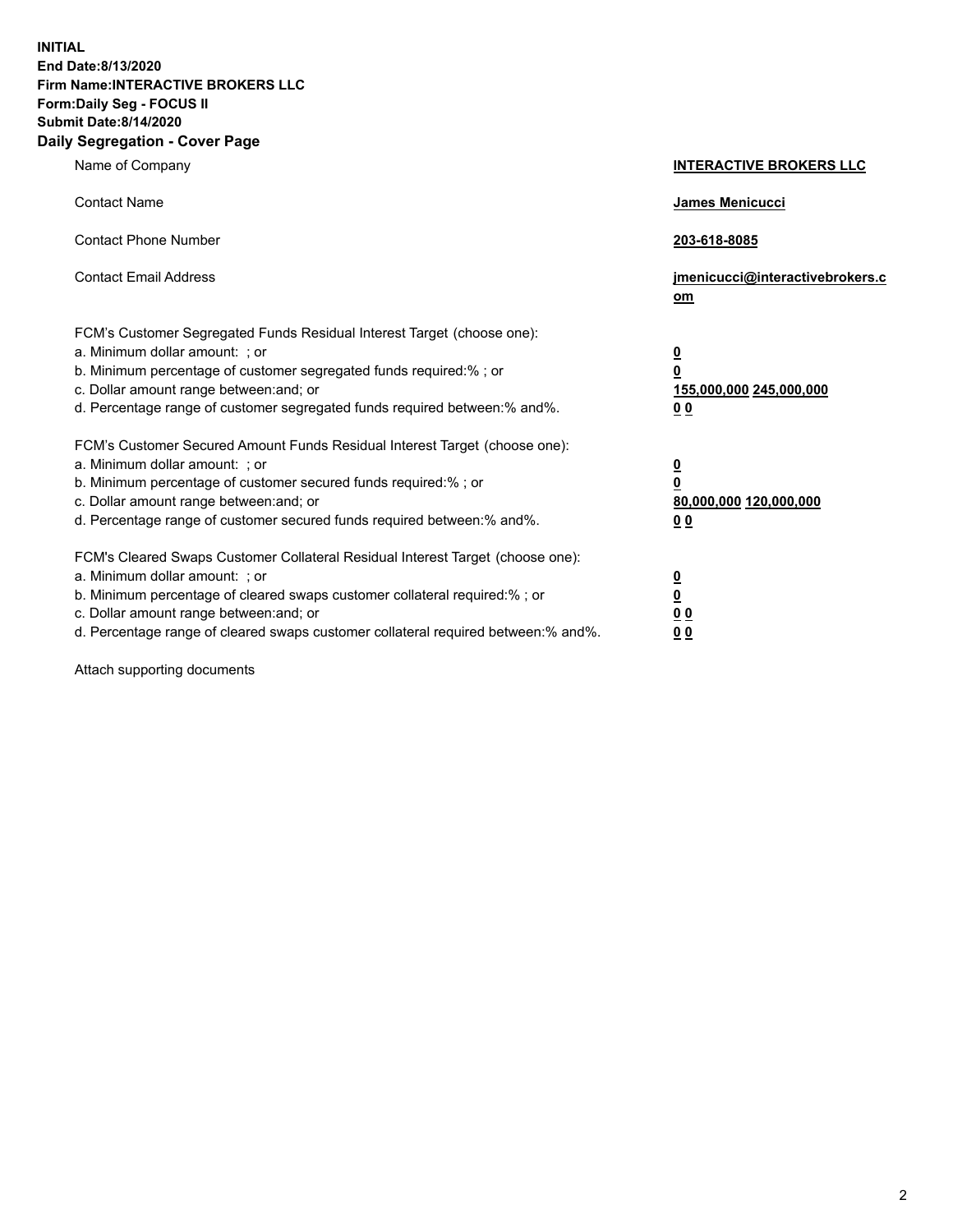## **INITIAL End Date:8/13/2020 Firm Name:INTERACTIVE BROKERS LLC Form:Daily Seg - FOCUS II Submit Date:8/14/2020 Daily Segregation - Secured Amounts**

|     | Daily Segregation - Secured Amounts                                                         |                               |
|-----|---------------------------------------------------------------------------------------------|-------------------------------|
|     | Foreign Futures and Foreign Options Secured Amounts                                         |                               |
|     | Amount required to be set aside pursuant to law, rule or regulation of a foreign            | $0$ [7305]                    |
|     | government or a rule of a self-regulatory organization authorized thereunder                |                               |
| 1.  | Net ledger balance - Foreign Futures and Foreign Option Trading - All Customers             |                               |
|     | A. Cash                                                                                     | 624,771,097 [7315]            |
|     | B. Securities (at market)                                                                   | $0$ [7317]                    |
| 2.  | Net unrealized profit (loss) in open futures contracts traded on a foreign board of trade   | 3,076,652 [7325]              |
| 3.  | Exchange traded options                                                                     |                               |
|     | a. Market value of open option contracts purchased on a foreign board of trade              | 2,905,199 [7335]              |
|     | b. Market value of open contracts granted (sold) on a foreign board of trade                | -1,421,864 [7337]             |
| 4.  | Net equity (deficit) (add lines 1. 2. and 3.)                                               | 629,331,084 [7345]            |
| 5.  | Account liquidating to a deficit and account with a debit balances - gross amount           | 10,259 [7351]                 |
|     | Less: amount offset by customer owned securities                                            | 0 [7352] 10,259 [7354]        |
| 6.  |                                                                                             |                               |
|     | Amount required to be set aside as the secured amount - Net Liquidating Equity              | 629,341,343 [7355]            |
|     | Method (add lines 4 and 5)                                                                  |                               |
| 7.  | Greater of amount required to be set aside pursuant to foreign jurisdiction (above) or line | 629, 341, 343 [7360]          |
|     | 6.                                                                                          |                               |
|     | FUNDS DEPOSITED IN SEPARATE REGULATION 30.7 ACCOUNTS                                        |                               |
| 1.  | Cash in banks                                                                               |                               |
|     | A. Banks located in the United States                                                       | 122,691,580 [7500]            |
|     | B. Other banks qualified under Regulation 30.7                                              | 0 [7520] 122,691,580 [7530]   |
| 2.  | Securities                                                                                  |                               |
|     | A. In safekeeping with banks located in the United States                                   | 479,907,000 [7540]            |
|     | B. In safekeeping with other banks qualified under Regulation 30.7                          | 0 [7560] 479,907,000 [7570]   |
| 3.  | Equities with registered futures commission merchants                                       |                               |
|     | A. Cash                                                                                     | $0$ [7580]                    |
|     | <b>B.</b> Securities                                                                        | $0$ [7590]                    |
|     | C. Unrealized gain (loss) on open futures contracts                                         | $0$ [7600]                    |
|     | D. Value of long option contracts                                                           | $0$ [7610]                    |
|     | E. Value of short option contracts                                                          | 0 [7615] 0 [7620]             |
| 4.  | Amounts held by clearing organizations of foreign boards of trade                           |                               |
|     | A. Cash                                                                                     | $0$ [7640]                    |
|     | <b>B.</b> Securities                                                                        | $0$ [7650]                    |
|     | C. Amount due to (from) clearing organization - daily variation                             | $0$ [7660]                    |
|     | D. Value of long option contracts                                                           | $0$ [7670]                    |
|     | E. Value of short option contracts                                                          | 0 [7675] 0 [7680]             |
| 5.  | Amounts held by members of foreign boards of trade                                          |                               |
|     | A. Cash                                                                                     | 148,238,329 [7700]            |
|     | <b>B.</b> Securities                                                                        | $0$ [7710]                    |
|     | C. Unrealized gain (loss) on open futures contracts                                         | 840,495 [7720]                |
|     | D. Value of long option contracts                                                           | 2,905,199 [7730]              |
|     | E. Value of short option contracts                                                          | -1,421,864 [7735] 150,562,159 |
|     |                                                                                             | $[7740]$                      |
| 6.  | Amounts with other depositories designated by a foreign board of trade                      | $0$ [7760]                    |
| 7.  | Segregated funds on hand                                                                    | $0$ [7765]                    |
| 8.  | Total funds in separate section 30.7 accounts                                               | 753,160,739 [7770]            |
| 9.  | Excess (deficiency) Set Aside for Secured Amount (subtract line 7 Secured Statement         | 123,819,396 [7380]            |
|     | Page 1 from Line 8)                                                                         |                               |
| 10. | Management Target Amount for Excess funds in separate section 30.7 accounts                 | 80,000,000 [7780]             |
| 11. | Excess (deficiency) funds in separate 30.7 accounts over (under) Management Target          |                               |
|     |                                                                                             | 43,819,396 [7785]             |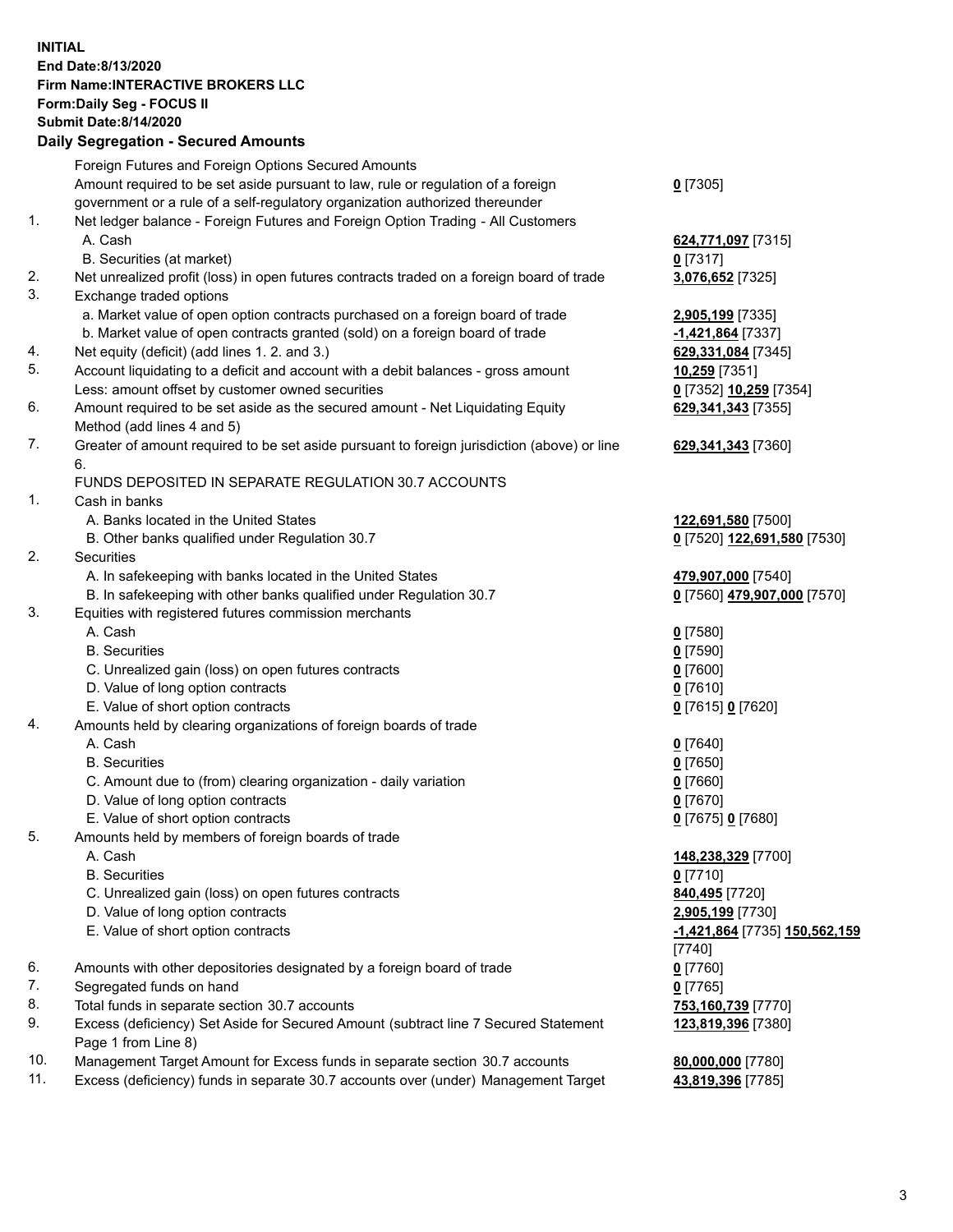**INITIAL End Date:8/13/2020 Firm Name:INTERACTIVE BROKERS LLC Form:Daily Seg - FOCUS II Submit Date:8/14/2020 Daily Segregation - Segregation Statement** SEGREGATION REQUIREMENTS(Section 4d(2) of the CEAct) 1. Net ledger balance A. Cash **5,452,980,514** [7010] B. Securities (at market) **0** [7020] 2. Net unrealized profit (loss) in open futures contracts traded on a contract market **88,839,739** [7030] 3. Exchange traded options A. Add market value of open option contracts purchased on a contract market **314,251,558** [7032] B. Deduct market value of open option contracts granted (sold) on a contract market **-271,729,517** [7033] 4. Net equity (deficit) (add lines 1, 2 and 3) **5,584,342,294** [7040] 5. Accounts liquidating to a deficit and accounts with debit balances - gross amount **6,165,182** [7045] Less: amount offset by customer securities **0** [7047] **6,165,182** [7050] 6. Amount required to be segregated (add lines 4 and 5) **5,590,507,476** [7060] FUNDS IN SEGREGATED ACCOUNTS 7. Deposited in segregated funds bank accounts A. Cash **1,226,850,727** [7070] B. Securities representing investments of customers' funds (at market) **2,442,229,200** [7080] C. Securities held for particular customers or option customers in lieu of cash (at market) **0** [7090] 8. Margins on deposit with derivatives clearing organizations of contract markets A. Cash **4,234,463** [7100] B. Securities representing investments of customers' funds (at market) **2,050,014,150** [7110] C. Securities held for particular customers or option customers in lieu of cash (at market) **0** [7120] 9. Net settlement from (to) derivatives clearing organizations of contract markets **40,022,755** [7130] 10. Exchange traded options A. Value of open long option contracts **314,163,097** [7132] B. Value of open short option contracts **-271,784,134** [7133] 11. Net equities with other FCMs A. Net liquidating equity **0** [7140] B. Securities representing investments of customers' funds (at market) **0** [7160] C. Securities held for particular customers or option customers in lieu of cash (at market) **0** [7170] 12. Segregated funds on hand **0** [7150] 13. Total amount in segregation (add lines 7 through 12) **5,805,730,258** [7180] 14. Excess (deficiency) funds in segregation (subtract line 6 from line 13) **215,222,782** [7190] 15. Management Target Amount for Excess funds in segregation **155,000,000** [7194] 16. Excess (deficiency) funds in segregation over (under) Management Target Amount **60,222,782** [7198]

Excess